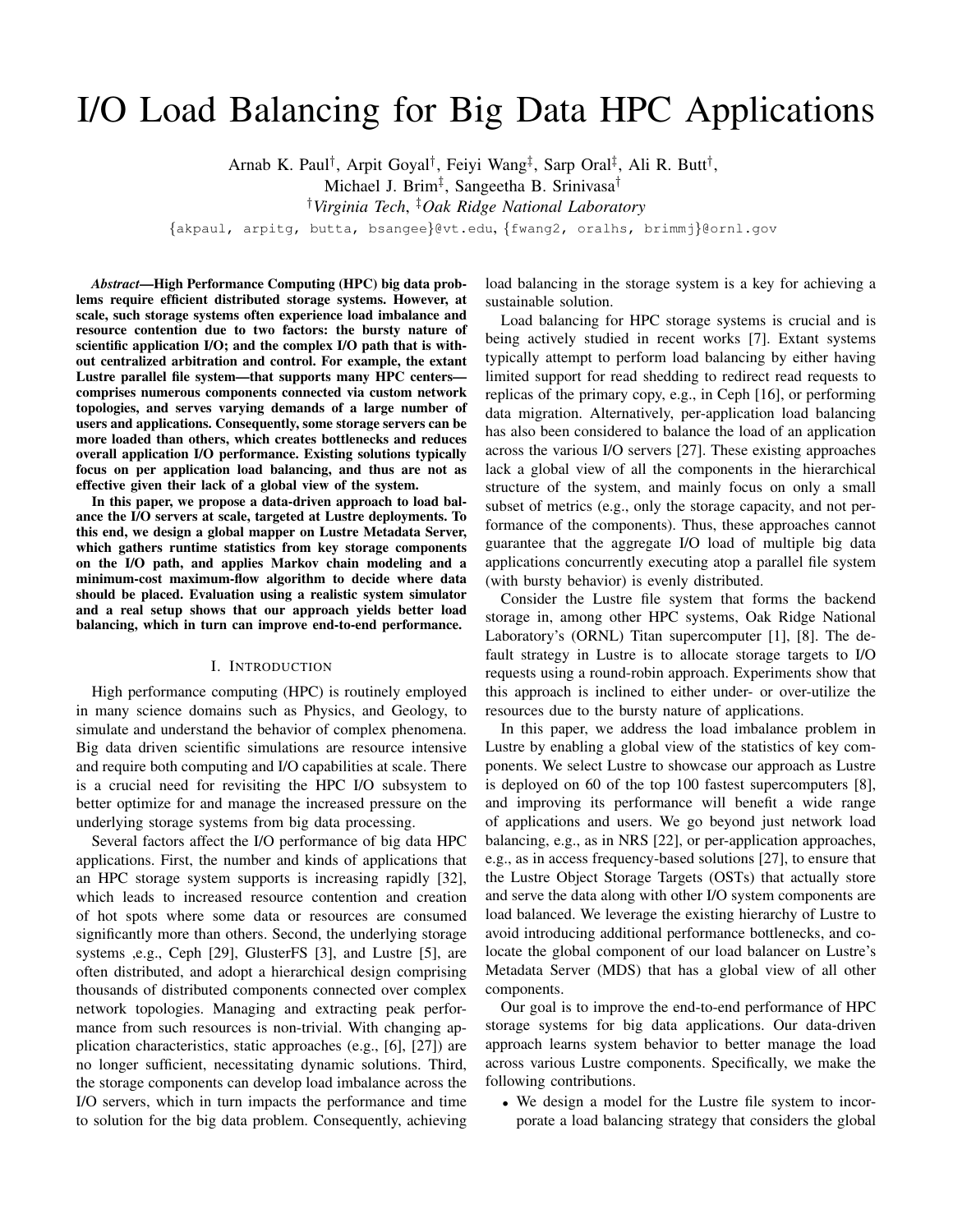view of the system parameters.

- We utilize a scalable publisher-subscriber model to monitor and capture the load of key components in Lustre. We use a Markov chain model that learns and predicts the future behavior of the application using the monitored data, and a minimum-cost maximum-flow algorithm to assign storage targets in a global load aware fashion.
- We design a realistic trace-driven Lustre simulator that captures the load imbalance behavior. We use the simulator and a real setup to study our approach and design decisions therein.
- We also evaluate the effectiveness and scalability of our approach. Experiments show that our approach helps in achieving a better load-balanced storage servers, which in turn can yield improved end-to-end system performance.

### II. BACKGROUND AND MOTIVATION

In this section, we first present an overview of the existing load balancing used for Lustre. Then we present a quantitative study of the load imbalance in the HPC I/O subsystem to motivate our approach.

The default Lustre implementation uses a round-robin approach coupled with disk utilization measure to balance the load across Object Storage Targets (OSTs). The first available OST is selected to store a file and if the OST still has available space (more than a predefined threshold), is then placed at the end of a list for the next round . This technique does not consider the load on other resources (MDS or Object Storage Servers (OSS)) or the I/O load on OSTs, and can lead to performance degrading hot spots.

Network Request Scheduler (NRS) [22] aims to achieve distributed network load balancing at the Lustre server level by reordering incoming RPCs to a Lustre server (e.g., MDS or OSS) so that individual Metadata Storage Targets (MDTs) or OSTs running on the server receive a fair share of the server's network resources. Our approach differs from NRS in that we go beyond considering only the network resources to include the many factors affecting I/O performance on various Lustre components (Table I), and aim to provide a globally balanced I/O subsystem to offer more stable I/O performance.

## *A. I/O Performance Statistics*

Lustre is a hierarchical system. We identify the factors that affect the I/O performance in every layer of the system as shown in Table I. We utilize the files /proc/meminfo and /proc/loadavg to capture the memory and CPU utilization, and also read the values of Lustre parameters in various components of the hierarchical system, e.g., via obdfilter.\*OST\*.brw\_stats.

The performance for serving metadata and the I/O rate of serving the actual data to the clients is dependent on the network performance. A congested network affects the I/O performance adversely. The network bandwidth information can be extracted using the lnet stat interface (/proc/sys/lnet/stats), which runs over LNET and Lustre network drivers.

### *B. The Need for Load Balancing*

We conducted a simulator-based study to demonstrate the need for balanced load placement across Lustre components. Our simulator (Section IV-A1) faithfully implements the functionalities of various components in Lustre. In our model, we have 8 OSSes and every OSS is linked to 4 OSTs (a total of 32 OSTs). We use 24-hour traces from the combination of three application traces to drive the simulator. Two of the application traces are from the Interleaved-Or-Random (IOR) benchmark [13] and the Hardware Accelerated Cosmology Code (HACC) Application I/O kernel [12], while the third application trace is generated from a HPC Transaction Processing Application (TPA) running at a large financial institution [26]. For this test, we use the default round-robin approach of Lustre for allocating OSTs for file creation requests. All results shown are the average taken from three runs.

We measured load balance by taking the ratio of maximum system load to the mean system load—system load for OSTs is the disk space used, and for OSSes is the CPU utilization. This ratio should be one for ideal load balance. For OSTs, we measure the ratio of maximum disk space consumed taking all OSTs into account to the mean disk space consumed for every hour for 24 hours as shown in Figure 1. We see that the system starts from a highly unbalanced setup of OSTs and takes over 12 hours to get close to 1. Thus round-robin is very slow in providing load balance.

In addition to load balancing OSTs, our objective is to also have a load balanced set of OSSes. We study the ratio of maximum CPU utilization taking all OSSes into account to the mean CPU utilization for a period of 24 hours with 1-second interval as shown in Figure 2. This ratio should also be ideally 1. As seen in the graph, there are huge fluctuations in the ratio for a very long window of 20 hours, again highlighting the weakness of the round-robin approach.

Since, load on OSTs is a continuous function (not represented in Figure 1), we also plot load of OSTs along time in a box-plot. Capacity in an OST is the amount of free disk space available. As the capacity continuously changes every hour, we normalize it to the median OST capacity for that hour. This is shown for the studied 24-hour period in Figure 3. The box plot highlights the variation in the capacities of all OSTs combined for different hours. Round-robin policy is unable to balance the system due to lack of consideration for numerous other factors as discussed earlier. As the trace file from IOR benchmark generates a continuous stream of file write requests instead of a more complex bursty pattern, the system still becoming unbalanced shows the weakness of the default approach to capture the application behavior and create a well-balanced and application-attuned load distribution.

This study highlights the need for better load balancing for the HPC I/O subsystem. Moreover, an opaque round-robin approach is incapable of accounting for workload dynamicity [27] such as that created by regular purge of old data in HPC systems (by OLCF practice [2]). In this paper, we address such problems by designing an OST management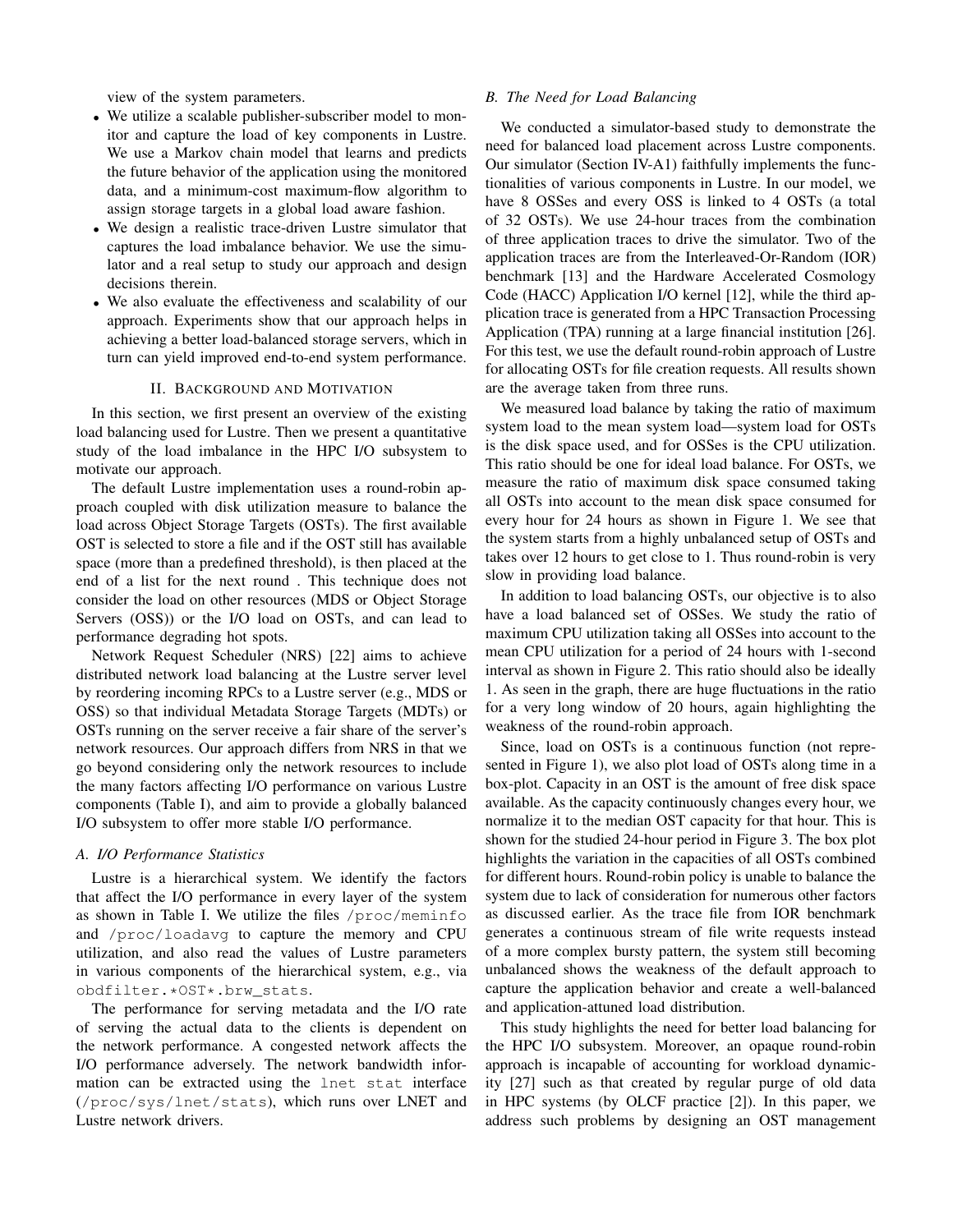| Component                          | <b>Factors</b>             | <b>Discussion</b>                      |  |  |  |
|------------------------------------|----------------------------|----------------------------------------|--|--|--|
| <b>Metadata Server (MDS)</b>       | CPU <sup>8</sup>           | CPU and memory utilization             |  |  |  |
|                                    | Memory%                    | reflect the system load.               |  |  |  |
|                                    | /proc/sys/lnet/stats       | Load on the Lustre networking          |  |  |  |
|                                    |                            | layer connected to MDS.                |  |  |  |
| Metadata Target (MDT)              | mdt.*.md stats             | Overall metadata stats per MDT.        |  |  |  |
|                                    | mdt.*.job stats            | Metadata stats per MDT per job.        |  |  |  |
| <b>Object Storage Server (OSS)</b> | <b>CPU%</b>                | Reflects the system load               |  |  |  |
|                                    | Memory%                    | of the management server.              |  |  |  |
|                                    | /proc/sys/lnet/stats       | Load on the Lustre networking          |  |  |  |
|                                    |                            | layer connected to OSS.                |  |  |  |
| <b>Object Storage Target (OST)</b> | obdfilter.*.stats          | Overall statistics per OST.            |  |  |  |
|                                    | obdfilter.*.job_stats      | Statistics per job per OST.            |  |  |  |
|                                    | obdfilter.*OST*.kbytesfree | Available disk space per OST.          |  |  |  |
|                                    | obdfilter.*OST*.brw stats  | I/O read/write time and sizes per OST. |  |  |  |

TABLE I: List of I/O performance statistics for relevant system components.





Robin).





layer that provides a global and detailed system state view to the allocator.

## III. SYSTEM DESIGN

In this section, we present the design of our load balancing system. We focus on Lustre due to its popularity in the top supercomputing systems, but our approach is also applicable to other distributed storage systems that use a hierarchical design.

Figure 4 shows the overall design of our proposed approach. Applications use a client side library that interfaces with a request handler on the MDS to handle application requests. Each request consists of an application ID, number of stripes, and the size of request.

Fig. 2. Max/Mean OSS load over time (Round-Robin).

 $0000.$ 

Normalized Capacity Normalized Capacity 0.9994 1.0000 0.9994 1 3 5 7 9 11 14 17 20 23 Time (Hours) Fig. 3. Capacity of all OSTs over time (Round-

Once a request arrives at the handler, we use a prediction model to predict future requests. It has been observed that different HPC applications have varying but predictable characteristic request pattern behavior [28]. We exploit this observation coupled with Markov Chain Model [23] to predict expected future requests from the applications and allocate resources accordingly. We capture system state via statistics collected using a scalable, distributed and hierarchical publisher-subscriber architecture. The OSSes act as publishers to provide statistics of OSSes and OSTs to MDS that acts as the subscriber. Then we design an adaptive load balancing algorithm that uses information about the state of various I/O servers and interconnects, as well as a set of predicted requests. The goal of our dynamic minimum-cost maximumflow algorithm [4] is to determine a list of suitable OSTs to support the current and predicted requests in a load-balanced manner. Finally, the list of OSTs is provided to the application. The request handler, request predictor, flow optimizer and statistics collector are co-hosted and executed on the MDS. These components are not part of the Lustre MDS stack.

### *A. Framework for Statistics Collection*

A key challenge in designing a load-balanced OST setup is realizing a scalable load monitoring solution. To this end, we adopt a hierarchical design that delegates the responsibility of load monitoring across multiple layers. Figure 5 shows a typical Lustre deployment, instrumented with our monitoring software probes that collect the statistics about the various I/O components of a Lustre deployment.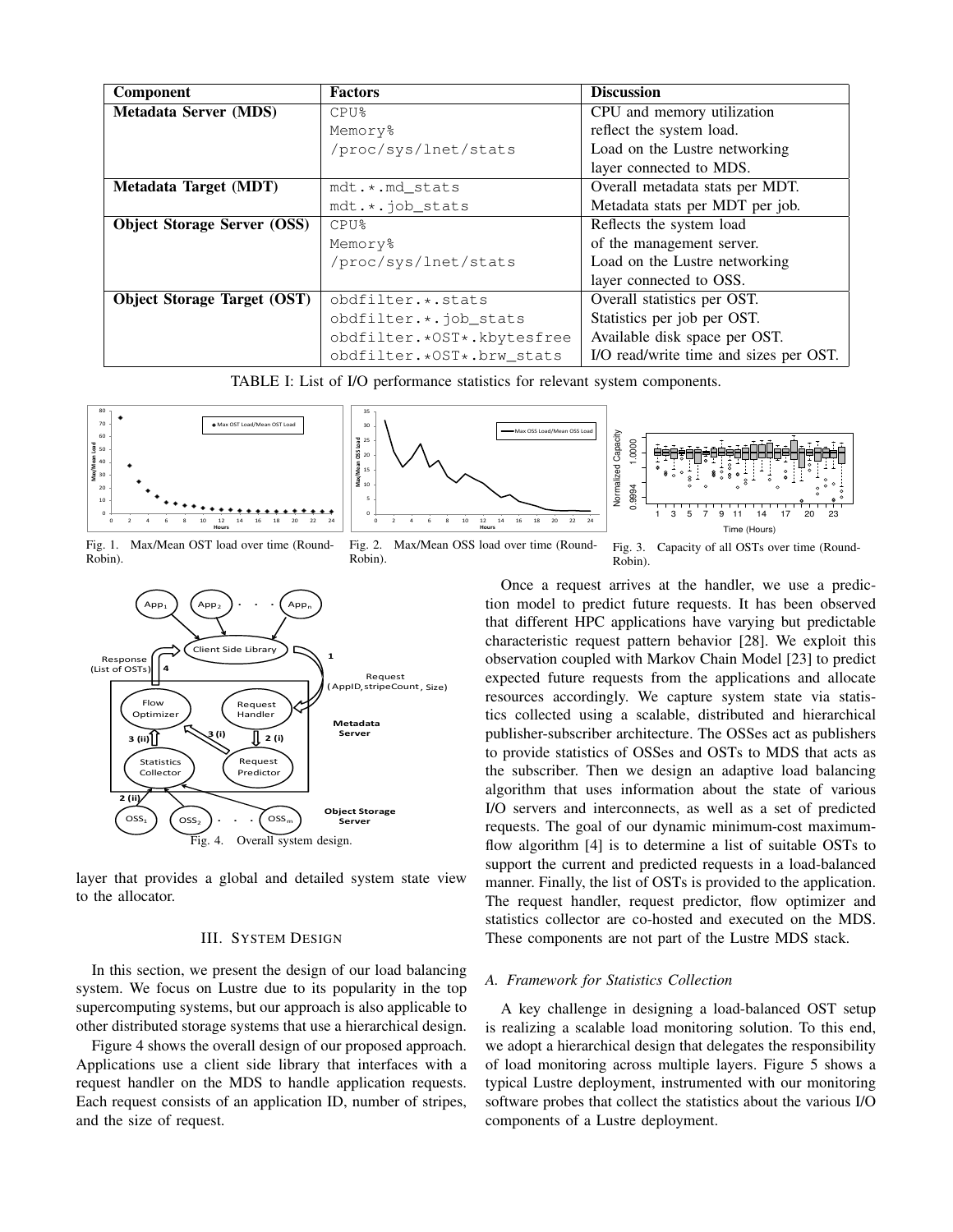

Fig. 5. Monitoring system architecture.

We utilize a publisher-subscriber architecture [19] for statistics collection with the OSSes acting as publishers and the MDS acting as the subscriber. Publisher (OSS) and subscriber (MDS) are interconnected with each other using Ethernet or Infiniband network. Storage targets are connected to the servers using traditional storage network or direct attached storage technologies. Table I shows the list of statistics that we use in our approach. The  $D'$  component (shown in Figure 5) on an OSS acts as the statistics collector for both the OSS as well as the associated OSTs. Once the OSS and OSTs' data is collected, it is parsed and published to the publisher-subscriber system via a message queue, from where the MDS subscriber can retrieve the data.

 $D$  is the statistics collector component on MDS and monitors both the MDS and the associated MDTs. Similar to  $D'$  on OSS, D collects LNET statistics, CPU and memory utilization of MDS, and statistics for MDTs.

To ensure proper operation at scale and to avoid being overwhelmed by a large number of statistics from many Lustre components, we employ a message broker that logically sits between the OSSes and MDS, and collects data from the publishers. The broker then uses a common queue to communicate with the MDS. This allows the MDS to retrieve messages from the common queue at its own pace, and avoid lost messages. Moreover, big data applications typically issue about 10, 000 file events per second with most events being read-intensive [32]. Thus, to avoid network overloading, we set the statistic collection interval to be longer (5 seconds in our setup). To provide scalability and reduce monitoring overhead, we piggyback our messages on the already existing system monitoring infrastructure, such as ODDMON [18], that is typically already deployed in large supercomputing facilities for system health monitoring and management. The approach offers a promising low-cpu ( $< 0.8\%$ ) and memory ( $< 12 \text{ MB}$ ) overhead on MDS and OSSes, as we show using a real cluster setup in Section IV-A2.

## *B. Applying Machine Learning for OST Request Prediction*

HPC applications have been shown to exhibit distinct patterns [21], [28]. Given the longevity of legacy applications, and our interactions with HPC practitioners, similar behavior predictability is expected for emerging applications as well. Therefore, application behavior can be modeled to help predict future application requests for OST allocations. We leverage this by identifying two key predictable properties of HPC applications' I/O requests namely, the number of requested OSTs (stripe count) and the number of bytes to be written in each request.

We balance the load during file creation and use the *number of bytes to be written* in the request. If the request is a read request, the number of bytes written will be zero. We focus on writes more than reads because once the file writes have been distributed, the caching mechanism and approaches such as burst buffers can absorb much of the read requests. Consequently, read performance is mostly shielded from the load imbalance at the OSTs, and writes are the overwhelming factor to be considered [27].

We use a Markov Chain Model [23] to capture the two properties (stripe count and bytes written) of application requests, factor in the current patterns, and predict future requests. The predicted requests along with the current application requests are then used to drive our load balancer.

Markov chain is a process in which the outcome of an experiment is affected by the outcome of a previous experiment. If a future state in the model depends on the previous *m* states, it is termed as a Markov chain of order *m*. More memory can be built into the model by using a higher order Markov model. But, as the order of Markov chain model becomes higher, the estimates of different parameters become less reliable. Also, the model becomes complex for higher orders with exponentially increasing computation time.

Figures 6, 7 and 8 show the predictions from Markov chains of varying orders on a collective trace of three different applications running simultaneously on the system. Here again, the application traces are from IOR benchmark [13], HACC I/O Kernel [12], and Transaction Processing Application (TPA) [26]. The results for orders 1 and 2 show that predicted write bytes are different from the actual bytes requested to be written by the application. We get the best results for order 3. We tested our model for higher orders as well, and the results are shown in Table II. All results are from the average of three runs. The results show that while the increase in accuracy from using a higher order model chain (greater than 3) was minimal, the corresponding execution time became very high. Thus, we do not go beyond third order chains in our approach.

We assume that the stripe size for all requests in a particular application is the same [27]. Thus, we can get the stripe count by predicting just the number of bytes to be written by a request. Dividing the number of write bytes by the stripe size gives us the stripe count. Here, we model the number of bytes to be written, with associated states shown in Figure 9. Over time, the number of bytes written can be modeled as a normal distribution with mean  $\mu$  and standard deviation  $\sigma$ . The normal curve can be divided into five distinct segments (mean  $\mu$ , between  $\mu$  and  $\pm 1$  standard deviation, and between  $\pm 1$ standard deviation and  $\pm 2$  standard deviation). This is because 68.3% of the data under the normal curve falls between  $\pm 1$ standard deviation, and 95.4% of the data falls between  $\pm 2$ standard deviation. But to uniformly distribute the normal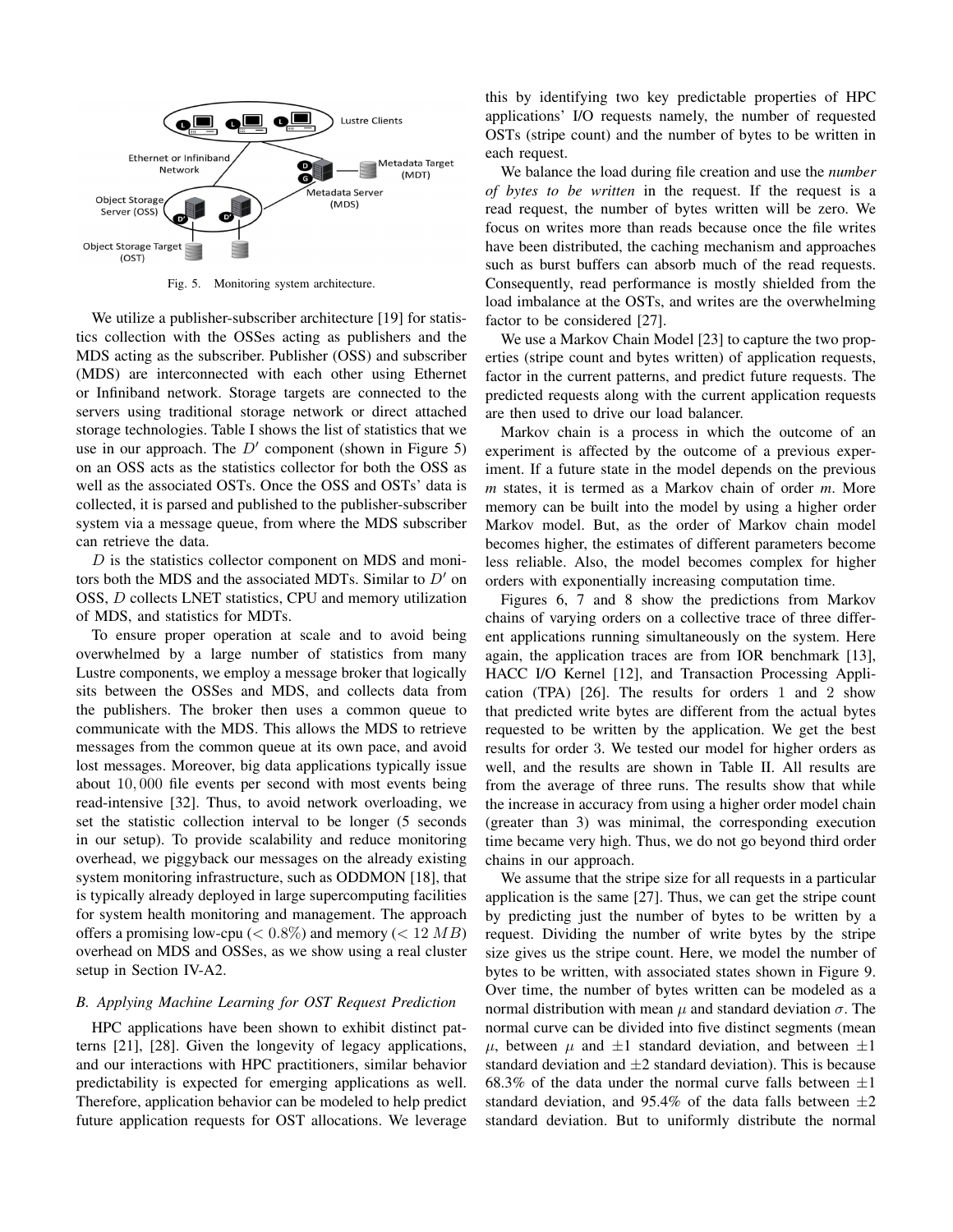

| <b>Order of Markov chain</b>                                  |      |      |      |      |         |  |
|---------------------------------------------------------------|------|------|------|------|---------|--|
| <b>Execution time (seconds)</b> $\vert 0.01 \vert 0.02 \vert$ |      | 0.15 |      |      |         |  |
| Accuracy $(\% )$                                              | 78.7 | 95.5 | 96.3 | 96.8 | $+97.2$ |  |

TABLE II: Execution time and accuracy % for Markov chain for varying orders.



curve, we divide the area into 5 segments such that each has an equal area under the curve  $(0.2)$ . We assign states to the bytes to be written  $(R_i: i^{th}$  request of the input set of requests) using the function  $assignStates$  in Algorithm 1.

After states have been assigned for the whole input request set, the training process (function  $trainModel$  in Algorithm 1) starts in one of the states  $S_i'$  and moves onto the next state  $S'_{j}$  with probability  $p_{ij}$ . These probabilities are the transition probabilities and are captured by training the model based on the requests observed so far. We utilize dynamic learning, wherein the probabilities are continuously updated as more requests are processed. For example, when predicting the number of bytes to be written, every request that arrives is stored as a key with value as the requests that follow. Since, our model is a Markov chain of order 3, we store three following requests. The training sequence of requests is a list of any length longer than the order of Markov chain, from which the model draws state information for the chain. Our model dynamically determines the length of the training sequence. The dynamic approach is needed to accommodate the fact that the request size and pattern will vary for different applications as well as over time. We capture such changes using mean square error computation. To this end, we find the mean square error for different lengths of training sequence (e.g., 2, 4, etc.) to arrive at a length that yields the least mean square error. The model then uses this computed length for training. We limit the length to 16 to keep the computational overhead of our approach in check. Our Markov model can learn different applications behavior and assign them different identifiers. The model differentiates between the applications based on their assigned identifiers and predict the appropriate set of application-specific requests.

After the model is trained, we predict the states of future

requests (function  $predictModel$ ). Next, we have to map the states of the requests to the predicted write bytes. The function statesToPrediction shows how the five different states are mapped. The values 0, 0.5, and 1.7 in the mapping are the quantized values in the five regions of the normal distribution curve, that is, the values where a normal line meets the mean slope of the respective region in the curve. Since the stripe size is fixed, once we determine the number of write bytes for the predicted set of requests, we can calculate the stripe count as well.

We employ a new client-side library  $(L$  in Figure 5) that the Lustre clients can use to request OSTs during file creation. L interacts with the global mapper  $G$  on MDS to obtain the set of OSTs on which the file is to be created. G monitors the load on MDS, and whenever the load is below a pre-specified threshold (CPU usage  $< 70\%$  in our implementation), the system runs the prediction algorithm, and uses the trained Markov model to create a prediction set with expected future requests. The current and predicted request sets are then forwarded to the load balancer, thus completing the prediction process for the current round of predictions. We test the model using a real cluster setup in Section IV-A2 and show that cpu  $(< 4.5\%)$  and memory overhead  $(< 90 \text{ MB})$  remains small even with multiple applications. Thus our model scales well with increasing number of applications.

## *C. Load Balancing Algorithm*

The completion of the monitoring and prediction phases provide us with the information to drive our load balanced allocation scheme for OSTs. We model the allocation problem as a minimum-cost maximum-flow (MCMF) optimization [9] over a flow network. The problem aims to find the maximum flow with the minimum cost from source to sink. We first explain the flow network structure and then discuss how the MCMF algorithm works.

In contrast to other approaches, e.g., maximum flow algorithms, MCMF enables us to capture the cost of flow for each edge, as well as enforce the needed strict bounds on the flow for both the source and the sink. As sources and sinks represent actual clients and OSTs, respectively, the limit enforcement is needed for load balancing by preventing load on an OST from varying too much from that of other OSTs. The selection of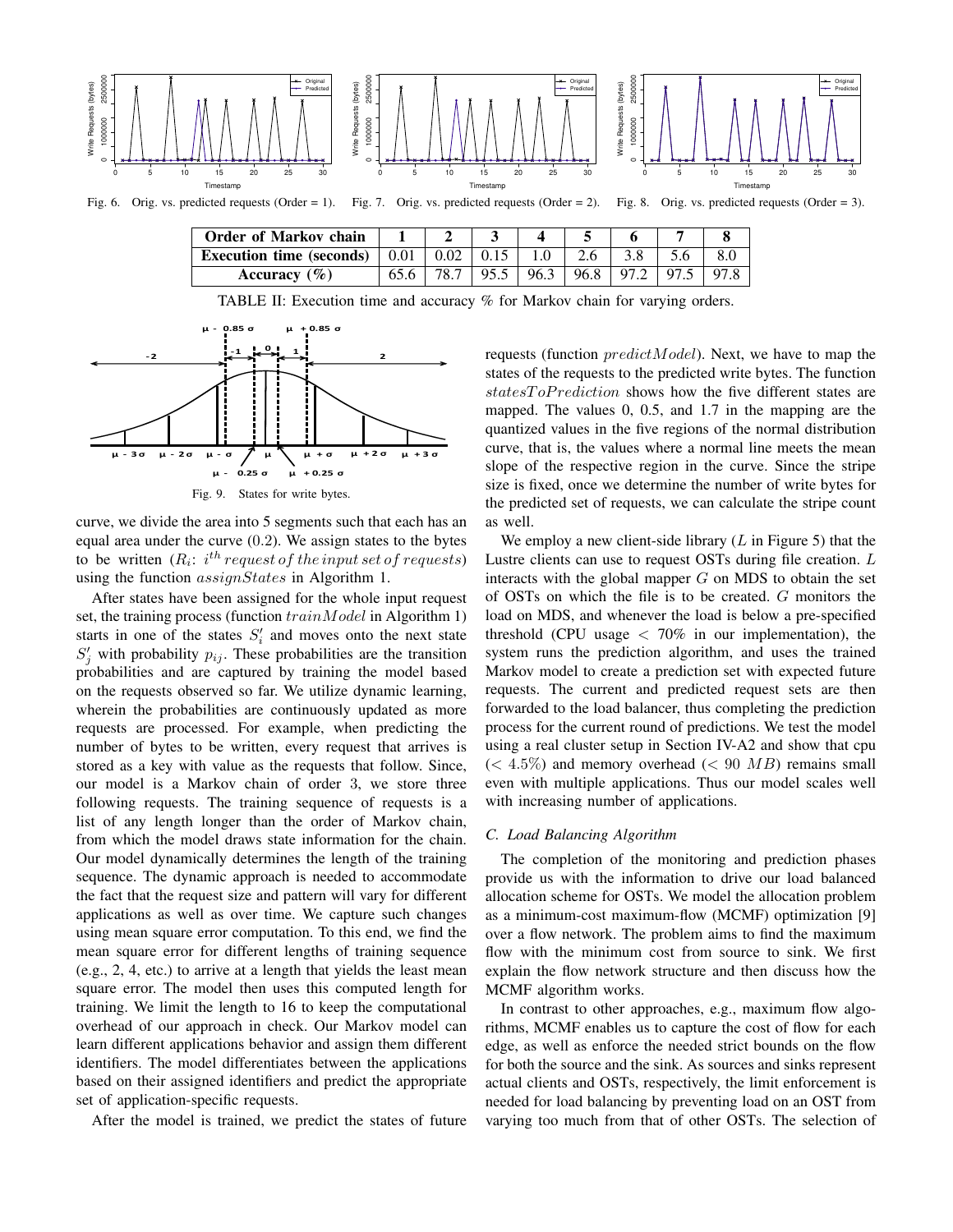Algorithm 1: Markov Chain Prediction.

Input: Set of current requests' write bytes S **Output:** Set of predicted requests' write bytes P begin  $\mu$  = Calculate mean for S  $\sigma$  = Calculate standard deviation for S  $S'$  = assignStates (S,  $\mu$ ,  $\sigma$ )  $T = \text{trainModel}(S')$  $P'$  = predictModel  $(T)$ P = statesToPrediction (P', μ, σ) return P Function *assignStates* **Input:** input set S, mean  $\mu$ , standard deviation  $\sigma$ Output: set of states  $S'$ for *Request* R<sup>i</sup> *in* S do if  $\mu - 0.25\sigma \leq R_i \leq \mu + 0.25\sigma$  then  $S_i' = 0$ else if  $\mu - 0.85\sigma \leq R_i < \mu - 0.25\sigma$  then  $S_i' = -1$ else if  $\mu + 0.25\sigma < R_i \leq \mu + 0.85\sigma$  then  $S_i' = 1$ else if  $R_i < \mu - 0.85\sigma$  then  $S_i' = -2$ else  $S_i' = 2$ L. return  $(S')$ Function *statesToPrediction* **Input:** predicted set of states  $P'$ , mean  $\mu$ , standard deviation  $\sigma$ **Output:** set of predicted requests' write bytes  $P$ for *State*  $St_i$  *in*  $P'$  do if  $St_i = 0$  then  $\lfloor P_i = \mu \rfloor$ else if  $St_i = -1$  then  $\lfloor P_i = \mu - 0.5\sigma \rfloor$ else if  $St_i = 1$  then  $\mid P_i = \mu + 0.5\sigma$ else if  $St_i = -2$  then |  $P_i = \mu - 1.7\sigma$ else  $P_i = \mu + 1.7\sigma$ L return  $(P)$ 

a lowest-cost path between source and sink by MCMF also ensures that the intermediate components, e.g., OSSes and LNET Routers, are not overloaded in quest of load-balanced OSTs. Thus, applying MCMF enables an optimal load balance across OSSes, OSTs and LNET Routers.

*1) Flow Network:* A flow network is a directed graph where edges from the source to the sink nodes carry the flow. Every edge in the flow network has an associated cost and capacity. Figure 10 shows the formation of the flow network when adapted to our target case.

In the network,  $S_1$  and  $S_2$  are the source and sink nodes, respectively.  $R_1, R_2, ..., R_n$  are the combination of current and predicted application requests. The cost of the edges between source node and application requests is zero, and the capacity of the edges are the number of stripes for a particular request.



Fig. 10. Flow network used in the MCMF algorithm.

Every request is connected to all the OSTs, as any OST can potentially be used to service the request. The cost of the edge between a request  $(R_i)$  and an  $OST_{ik}$  is shown as the cumulative load on  $OSS_j$  on which  $OST_{jk}$  resides and the Lustre networking statistic involved between the MDS and  $OSS_j$ . The load on  $OSS_j$  can be expressed as  $\alpha(CPU\%_j)$  +  $\beta(Memory\%)$ , where  $\alpha$  and  $\beta$  are the weights associated with CPU and memory utilization, respectively. We assign both values as  $0.5$ , thus giving equal weights to both<sup>1</sup>. The capacity of the edge between a request  $(R_i)$  and an  $OST_{ik}$  is 1 so that it follows the feasibility constraint of our problem. The feasibility constraint specifies that a single OST can only service one stripe of a particular request. This ensures that the stripes are indeed distributed across OSTs.

Finally, all OSTs are connected to the sink  $(S_2)$ , which is responsible for maintaining a load balanced setup. The cost of the edge from  $OST_{jk}$  ( $OST_k$  of  $OSS_j$ ) is the load on  $OST_{jk}$ , shown as  $TotalKB_{jk} - KB available_{jk}$ . The capacity of the edge between vertices  $OST_{jk}$  and sink  $S_2$  is the maximum number of stripes that the OST can hold. We assume that the stripe size for all the stripes for every request of an application is the same [27]. This is a practical assumption as stripe size is typically a system-wide configuration parameter and a characteristics of the storage I/O stack. Therefore the capacity of the edge will be the ratio of the available space on the OST to the constant stripe size.

*2) Minimum-cost Maximum-flow (MCMF) Algorithm:* The input to MCMF is a directed flow network  $G = (N, A)$  as explained in Section III-C1. Every edge  $(i, j) \in A$  has an associated cost  $cost_{ij}$  and capacity  $cap_{ij}$ . MCMF aims to find the optimal flow from all requests (current and predicted) to the sink satisfying the capacity constraint on each edge.

More formally, the specific goal of our application of the MCMF algorithm [11] is to find  $flow$  such that Equation 1 is minimized, while satisfying the capacity constraint expressed by Equation 2.

$$
\sum_{(i,j)\in A} \cos t_{ij} flow_{ij}
$$
 (1)

$$
0 \leq flow_{ij} \leq cap_{ij}, \forall (i, j) \in A \tag{2}
$$

<sup>1</sup>The weights can be modified to accommodate applications needs, e.g., if one resource has higher constraints than other.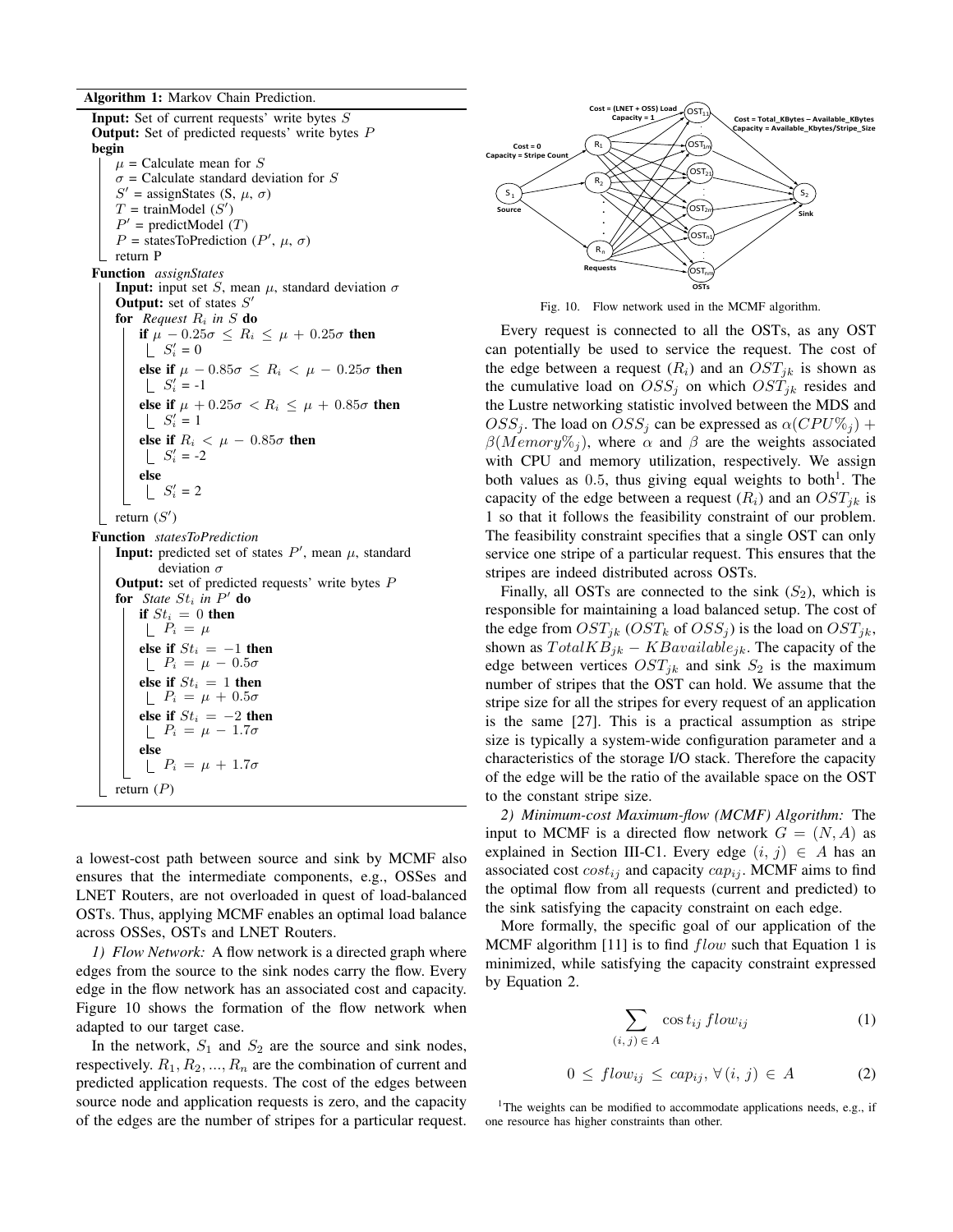Finally, we use the Ford-Fulkerson Algorithm (FFA) [9] to solve the min-cost max-flow problem. Our choice of FFA is dictated by the elegance of its implementation, which enables it to scale. FFA runtime is bounded by  $O(Ef)$ , where E is the number of edges and  $f$  is the maximum flow of the graph. It has been shown that the FFA solver performs at least  $n/14$ times faster than other MCMF solvers, where  $n$  is the number of nodes in a dense network [31].

FFA uses the concept of residual network that indicates additional possible flow in the network. Every edge  $(i, j) \in A$ in the residual network is replaced by two edges  $(i, j)$ and  $(j, i)$ . Edge  $(i, j)$  has cost  $cost_{ij}$  and residual capacity  $res_{ij} = cap_{ij} - flow_{ij}$ . Additionally, edge  $(j, i)$  has cost  $-cost_{ij}$  and residual capacity  $res_{ji} = flow_{ij}$ . Augmenting paths are found in the residual network, which adds to the flow in the graph. The augmenting path that is responsible for yielding the minimum cost is selected first and the request is mapped onto the OST on that path. The next minimum cost path is then selected and this continues until all the requests have been assigned to the OSTs. This completes the current allocation round, while ensuring even load distribution across the OSTs. The edges between  $OST_{ik}$  and sink  $S_2$  are responsible for creating a load balanced distribution of OSTs. Additionally, if a flow is not possible for all the requests, we remove one of the predicted requests from the flow network given as input to the MCMF algorithm and run the algorithm again. This process is repeated until all requests are mapped onto the OSTs. The MCMF algorithm is implemented using the networkx package in python, and provides a lowoverhead  $(CPU < 2.3\%, Memory < 44 MB)$  solution (Section IV-A2).

## *D. Discussion*

An important aspect of our design is that the OST selection process is repeated numerous times on the MDS to achieve the desired load balancing. Consequently, it is crucial that the load on the MDS does not become overwhelming. We take a number of steps to limit and reduce the impact on MDS performance. First, instead of passing the raw OSS statistics to the MDS, which would consume high network, message queue, and MDS resources, we parse OSS/OST information at the associated OSS, and reduce and compress the information before sending it to MDS. This distributes the load across OSSes, keeps the statistics processing on MDS in check, as well as reduces the pressure on the message queue. Second, we run the Markov chain model and the MCMF algorithm only when the CPU utilization on MDS (due to the normal operations of the MDS) goes below a specified threshold (70% in our implementation). This allows the MDS server to perform standard Lustre operations as a first priority. Third, the Markov chain model processing is independent of the number of applications concurrently running on the system as explained in Section III-B. So the overhead is not expected to increase as the number of applications increases. In terms of decision quality, MDS receives brw\_stats of all the OSTs via the publisher-subscriber model. Therefore, it also knows the I/O read/write time per OST. This helps in removing the stragglers (i.e., slow OSTs) from the decision making list for allocation of requests. Moreover, based on interactions with HPC practitioners, we found that Lustre has a very steep learning curve and is often installed on systems where legacy and stability requirements entail very long upgrade cycles. Thus, an additional benefit of our approach without modifying core Lustre is that it gives users the flexibility to utilize our services quickly and with a greater degree of flexibility.

## IV. EVALUATION

We evaluate the efficacy of our approach using both a Lustre simulator and a live setup. In the following, we first describe our simulator and experimentation methodology, then compare our MCMF-based load balancing with the default Lustre OST allocation approach.

## *A. Methodology*

*1) Simulator:* We have developed a discrete-time simulator based on the overall system design shown in Figure 4 to test our approach at scale. The simulator has four key components closely mirroring those of Lustre's OST, OSS, MDT, and MDS, which implement the various Lustre operations and enable us to collect data about the system behavior. The MDS is also equipped with multiple strategies for OST selection, such as round-robin, random, and MCMF. We have implemented a wrapper component that enables communication between our various simulator components. The wrapper is responsible for processing the input, managing the MDS, OST, and OSS communication and data exchange, and driving the simulation. All the network components in the simulator are modeled using Network Simulator (NS-3) [17]. The application traces collected from client side are modeled as clients in the simulator. In our simulations, all initial conditions are the same at the start of any allocation strategy. The parameters, number of OSSes, number of OSTs under each OSS are provided as inputs to the simulator.

*2) Cluster Setup:* We also conducted experiments on a small Lustre 2.8.0 setup to determine how the various components interact. The client node has 8 cores, 2.5 GHz Intel processor, 64 GB memory, and 500 GB HDD. MDS and two OSSes have 32 cores, 2.0 GHz AMD processors, 64 GB memory, and 1 TB HDD. All components are connected through a 10 Gbps Ethernet interconnect. We have set 6 OSTs in each OSS, each with 170 GB available disk space and 1 MDT in the MDS with a disk space of 100 GB. For real setup test, we repeated each experiment three times, and report the average results.

*3) Workloads:* To drive our simulations, we collect application traces at the client side. These application traces contain two kinds of data: (a) write entries, which have the timestamp, the number of bytes to be written, and the number of OSTs to be selected (i.e. the stripe count); and (b) read entry, which has the timestamp, number of bytes to be read and the OST ID from which the bytes have to be read.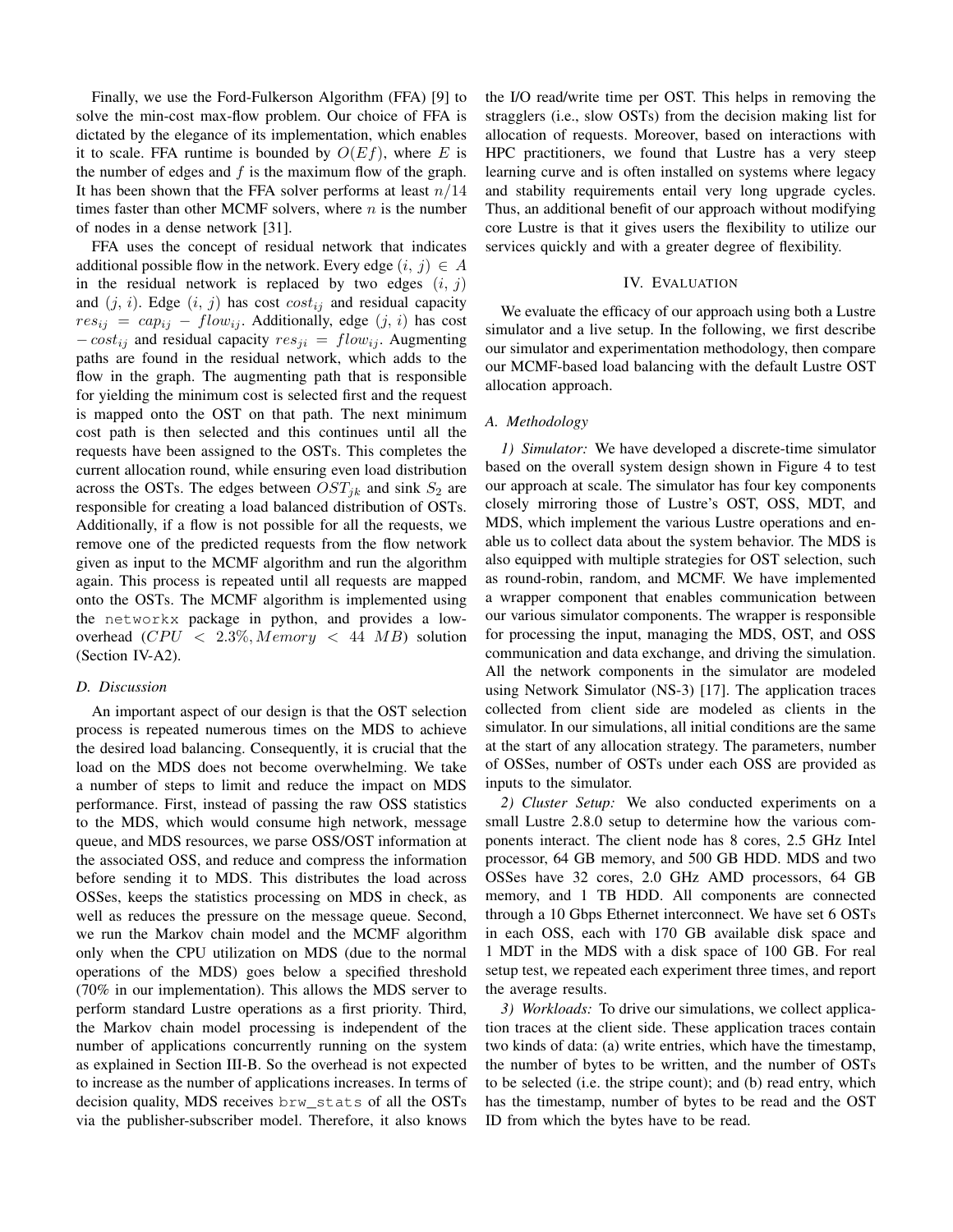To model the behavior of a real Lustre deployment, we run and capture a trace of 3 simultaneously running big data hpc applications on a production Lustre deployment. We use the HACC I/O kernel [12] that measures the I/O performance of the system for the simulation of Hardware Accelerated Cosmology Code (HACC) generating around 12000 file events per second, and the IOR benchmark [13] that is used for testing the performance of parallel file systems which generates around 20000 events per second. The third trace is generated from a high performance computing transaction processing application running at a large financial institution [26]. This trace generates about 15000 file events per second. For our tests (except the scalability study), we simulate the behavior of one MDS, eight OSSes with four OSTs per OSS, for a total of 32 OSTs. We also use our real-setup test to verify the results from the simulator.

## *B. Comparison of Load Balancing Approaches*

We compare our MCMF based OST load balancing with the standard Lustre round-robin approach, as well as weighted random allocation where OSTs are selected at random from a subset of OSTs. Our random allocation model picks a random OST from a subset of the OSTs whose ratio of available space to total disk space is greater than 0.4. The goal is to remove the OSTs with less available space from the eligible list of OSTs to serve the request.

We measure the load balancing in our setup by plotting the ratio of the maximum disk space used to the mean disk space used over time. The ratio should tend to 1 for a load balanced setup. As seen from Figure 11, over a period of 24 hours, the random allocation gives the worst result as the ratio starts from 125, which is much more than the starting ratio in round-robin allocation. In contrast, we get better result with the MCMF allocation scheme. The ratio starts from 52 and has a steady decline to 1 in only 7 hours compared to 12 hours in round robin allocation.

In addition to balancing the load across OSTs, our objective is to also load balance the OSSes' CPU utilization—which is ignored under extant round-robin. Figure 12 shows the max/mean CPU utilization ratio of OSSes over a period of 24 hours. We see a better load balance in MCMF compared to round-robin and random allocations with a smoother decline of the ratio to 1 in 7 hours compared to 20 hours under roundrobin strategy.

Our objective is to load balance OSTs such that every OST is at an almost similar state (in terms of number of bytes available, and load) under various file allocations. Since capacity of OSTs continuously decreases over time, we use normalized capacity where for every hour, the capacities of all OSTs are divided by the median capacity. Figure 14 shows the box-plot for normalized capacity vs. time for 23 hours under our approach. When comparing this with the round robin approach (Figure 3), we see that the inter-quartile ranges for MCMF are less wider than those for round-robin allocation. This shows that at any given time, MCMF is better able to balance load across OSTs.

We repeat the test on the real setup, and see a similar trend of Max/Mean load on both OSSes (CPU utilization) and OSTs (disk usage) as shown in Figures 11 and 12. Figure 15 shows the normalized capacity over time. The difference in the interquartile ranges in the box plots and a fewer number of outliers is due to the fact that on the real setup, we run 2 applications; IOR and HACC I/O kernel, compared to 3 applications being run on the simulator. The experiment on the real setup also shows that our approach gives better results on the real setup as well.

On the real setup, we also track on the MDS the CPU and memory utilization of our system components, i.e., the publisher-subscriber model, Markov model, and the minimumcost maximum-flow algorithm. Figure 13 shows the maximum CPU utilization on MDS for a period of 12 hours over intervals of 30 minutes for our three components. The maximum CPU utilization is 1.3%, 3.8% and 6.5%, and the maximum memory utilization (not shown in a graph) on MDS are 15.2 MB, 75 MB and 200 MB for publisher-subscriber model, MCMF algorithm, and Markov model, respectively. On OSS, the CPU and memory utilization for the publisher never exceeds 1% and 12 MB, respectively. This shows that our approach requires negligible resources and can easily coexist with Lustre at scale. The Markov model component has the highest CPU and memory utilization, and to keep that in check, we designed the system to train the model and run MCMF algorithm only when the Lustre CPU utilization on MDS goes below a preset threshold (70% in our tests) to avoid any impact on data path performance.

# *C. Scalability Study*

In our next experiment, we test how our approach will work with higher number of storage targets. For this purpose, we use a setup with an increasing number of OSTs from 160 to 3600.

In our simulations, in order to calculate the I/O bandwidth, all OSTs are assigned the same bandwidth at the start. The simulator also takes into account the number of applications using a particular OST at a given timestamp and calculates the read and write bandwidth accordingly. We assume that OSTs have equal read and write bandwidth. Figure 17 shows the overall mean I/O bandwidth for Lustre's default round-robin approach as well as our MCMF algorithm. As the number of OSTs increases, the mean bandwidth also increases for both the algorithms. Our algorithm provides better performance than round-robin solution even for higher number of OSTs. As seen from the figure, MCMF allocation is able to achieve up to 54.5% (under 800 OSTs) performance improvement compared to the default round-robin approach.

The overall execution time for load balancing using both round-robin approach as well as our algorithm (Markov model along with MCMF) is shown in Figure 16. Round-robin takes less time than our approach to allocate OSTs to incoming requests, but the difference between both execution times keeps on decreasing as we increase the number of OSTs. This is because, the increase in execution time with increase in the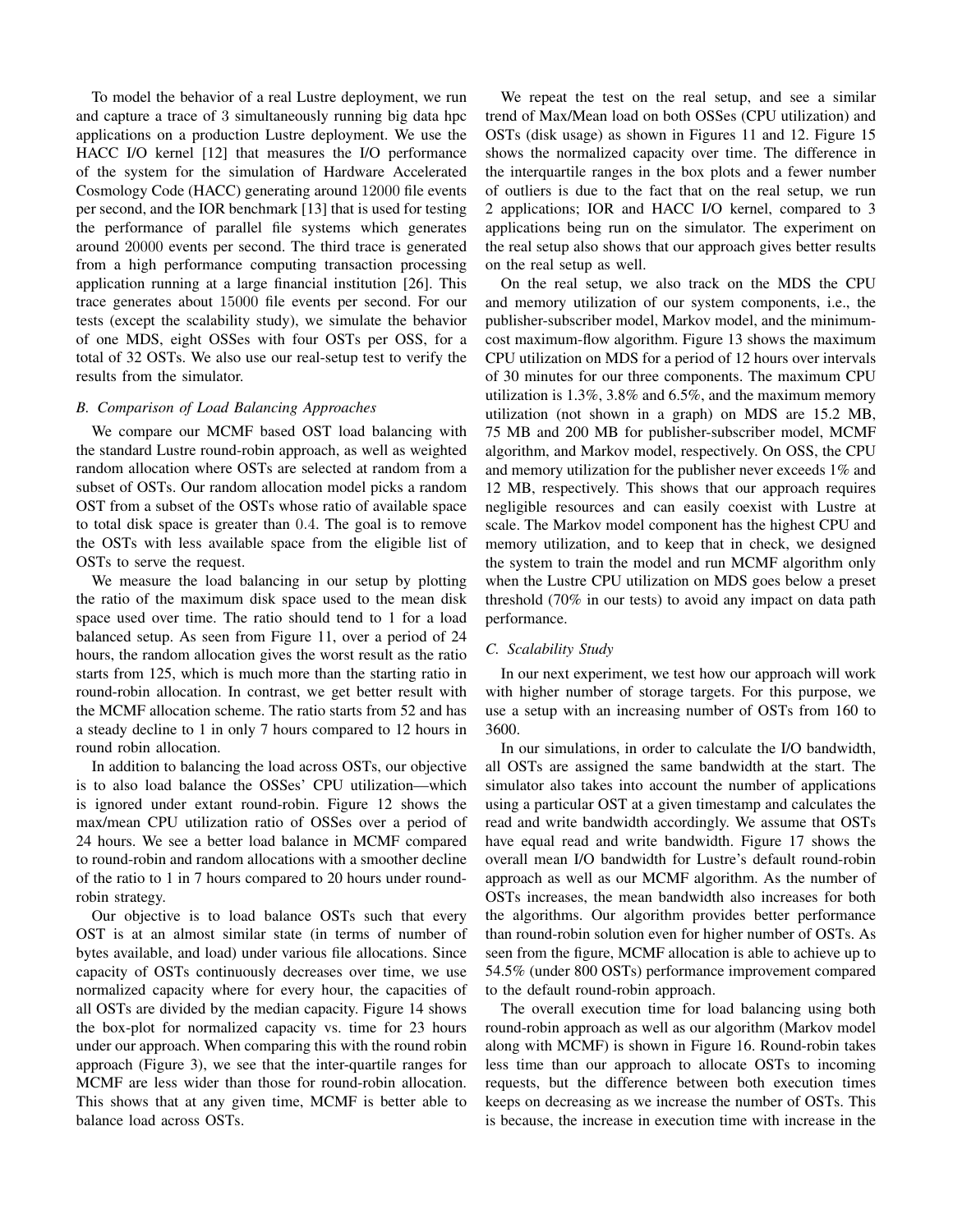

Fig. 14. Capacity of all OSTs over time under MCMF in simulated setup.

Fig. 15. Capacity of all OSTs over time under MCMF in real setup.

Number of OSTs<br>Fig. 16. Execution time with increasing number of OSTs in simulated setup.



Fig. 17. Performance with increasing number of OSTs in simulated setup: 160 OSTs (20 OSS), 480 OSTs (60 OSS), 800 OSTs (100 OSS), 1024 OSTs (128 OSS) and 3600 OSTs (450 OSS).

number of OSTs is much higher in Round-robin than MCMF. This shows that our approach is more scalable. The gain in the overall performance as shown in Figure 17 is much higher than the gain in execution time, even for fewer number of OSTs.

The tests show that MCMF algorithm provides better load balanced allocation of OSTs with improved performance compared to Lustre's default round-robin allocation. Also, the performance of our algorithm does not degrade even with very large number of OSTs. Moreover, with higher number of OSTs, the execution time for our approach to allocate OSTs to requests is similar to that of Lustre's default round-robin approach. This is seen in Figure 17, where even for higher number of OSTs, MCMF performs better than the standard approach. Note that the difference in the CPU utilization on MDS when using the default round-robin allocation compared to when MCMF algorithm along with Markov chain model was being executed never exceeds 7.3%. Therefore, the benefits achieved by MCMF algorithm over standard round-robin allocation is achieved at a manageable cost, which is further amortized by the overall application I/O improvement resulting from the better load balanced setup.

## V. RELATED WORK

Load management has been incorporated into a number of modern distributed storage system designs. GlusterFS [3] uses elastic hashing algorithm that completely eliminates location metadata to reduce the risk of data loss, data corruption, and data unavailability. However, no load balancing is supported across the storage targets. Ceph [16], [29] uses dynamic load balancing based on CRUSH [30], a pseudo-random placement function. It also adds limited support for read shedding, where clients belonging to a read flash crowd are redirected to replicas of the primary copy of the data. However, the approach does not guarantee that the primary copies themselves are evenly distributed for optimum utilization of the storage resource. Our approach considers multiple factors and uses a global view of the system to make load balancing decisions for storage targets.

Several recent storage systems have explored optimization techniques for load balancing. In [6], dynamic data migration is proposed to balance the load under various constraints. Such approaches add the overhead of migration, while also maintaining availability and consistency. The VectorDot [25] algorithm is able to incorporate all these different constraints, as it is a multidimensional knapsack problem. It is suitable for hierarchical storage systems, as it can model hierarchical constraints. However, unlike our approach, the algorithm cannot effectively use history information for load balancing.

Machine learning and data mining techniques have also been used for the more general problem of resource allocation that also includes some load balancing. Martinez et. al. [14] introduce basic learning techniques for improving scheduling in hardware systems. These techniques are focused on individual hardware components and cannot be easily adapted to distributed file systems. A rule based approach to balance load in distributed file servers using graph mining methods is proposed in [10], where access patterns of files is used to relocate the file sets among different file servers. Schaerf et. al. [24] explore the problem space of adaptive load balancing using reinforcement learning techniques. Game Theory is also used for resource allocation [20]. These works are complementary to our approach, but require significant effort in feature selection and experimentation to enable such techniques in our target problem. We leverage such works in our approach to realize better I/O behavior capturing and improved predictions.